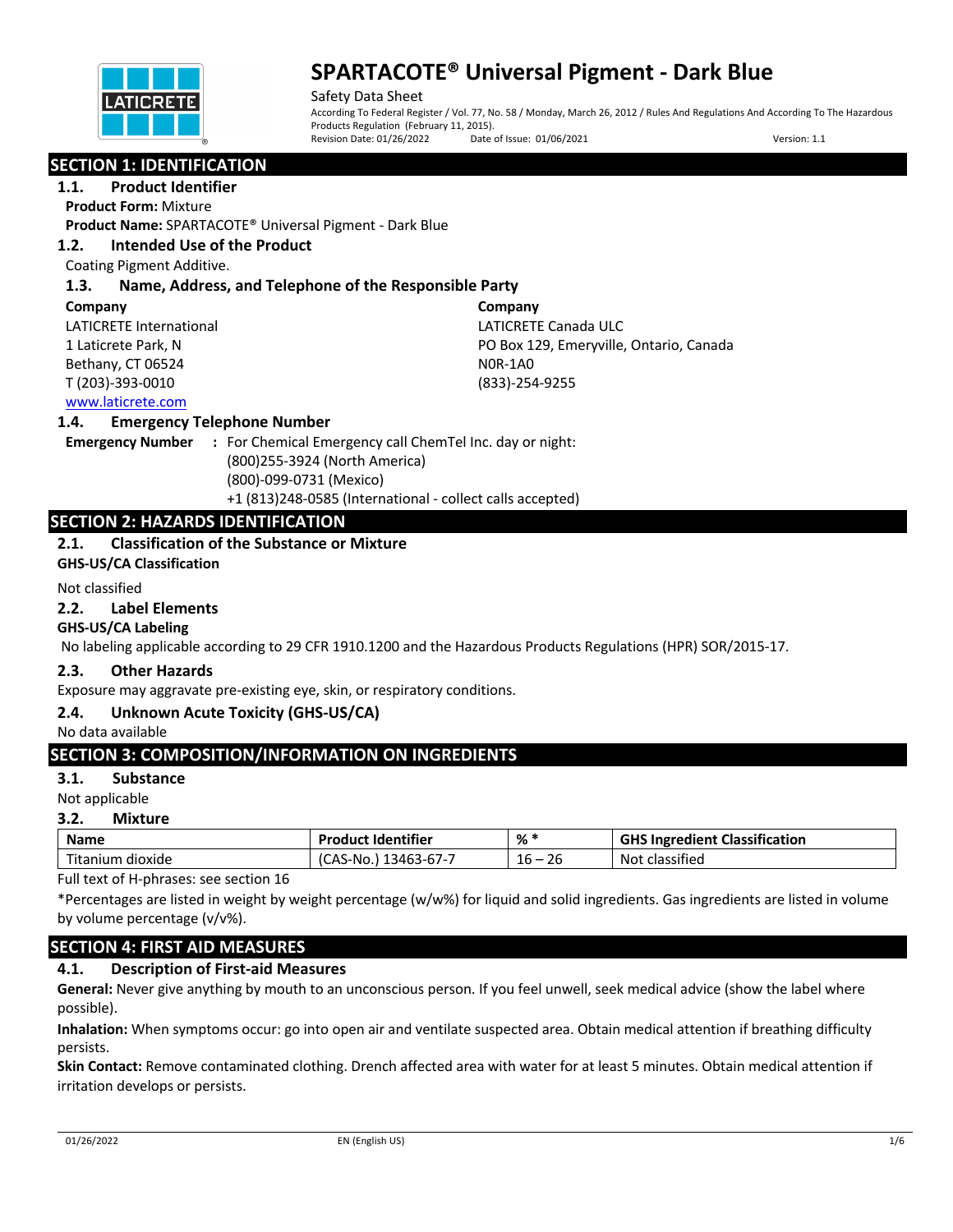#### Safety Data Sheet

According To Federal Register / Vol. 77, No. 58 / Monday, March 26, 2012 / Rules And Regulations And According To The Hazardous Products Regulation (February 11, 2015).

**Eye Contact:** Rinse cautiously with water for at least 5 minutes. Remove contact lenses, if present and easy to do. Continue rinsing. Obtain medical attention if irritation develops or persists.

**Ingestion:** Rinse mouth. Do NOT induce vomiting. Obtain medical attention.

#### **4.2. Most Important Symptoms and Effects Both Acute and Delayed**

**General:** Not expected to present a significant hazard under anticipated conditions of normal use.

**Inhalation:** Prolonged exposure may cause irritation.

**Skin Contact:** Prolonged exposure may cause skin irritation.

**Eye Contact:** May cause slight irritation to eyes.

**Ingestion:** Ingestion may cause adverse effects.

**Chronic Symptoms:** None expected under normal conditions of use. However, titanium dioxide is dissolved in liquid and is likely not to become airborne. Thus, the hazards usually associated are not applicable to this product.

#### **4.3. Indication of Any Immediate Medical Attention and Special Treatment Needed**

If exposed or concerned, get medical advice and attention. If medical advice is needed, have product container or label at hand.

## **SECTION 5: FIRE-FIGHTING MEASURES**

#### **5.1. Extinguishing Media**

**Suitable Extinguishing Media:** Water spray, fog, carbon dioxide (CO<sub>2</sub>), alcohol-resistant foam, or dry chemical.

**Unsuitable Extinguishing Media:** Do not use a heavy water stream. Use of heavy stream of water may spread fire.

#### **5.2. Special Hazards Arising From the Substance or Mixture**

**Fire Hazard:** Not considered flammable but may burn at high temperatures.

**Explosion Hazard:** Product is not explosive.

**Reactivity:** Hazardous reactions will not occur under normal conditions.

## **5.3. Advice for Firefighters**

**Precautionary Measures Fire:** Exercise caution when fighting any chemical fire.

**Firefighting Instructions:** Use water spray or fog for cooling exposed containers.

**Protection During Firefighting:** Do not enter fire area without proper protective equipment, including respiratory protection. **Hazardous Combustion Products**: Metal oxide fumes.

**Other Information:** Do not allow run-off from fire fighting to enter drains or water courses.

### **5.4. Reference to Other Sections**

Refer to Section 9 for flammability properties.

## **SECTION 6: ACCIDENTAL RELEASE MEASURES**

## **6.1. Personal Precautions, Protective Equipment and Emergency Procedures**

**General Measures:** Avoid breathing (vapor, mist, spray). Avoid prolonged contact with eyes, skin and clothing.

#### **6.1.1. For Non-Emergency Personnel**

**Protective Equipment:** Use appropriate personal protective equipment (PPE).

**Emergency Procedures:** Evacuate unnecessary personnel.

#### **6.1.2. For Emergency Personnel**

**Protective Equipment:** Equip cleanup crew with proper protection.

**Emergency Procedures:** Upon arrival at the scene, a first responder is expected to recognize the presence of dangerous goods, protect oneself and the public, secure the area, and call for the assistance of trained personnel as soon as conditions permit. Ventilate area.

### **6.2. Environmental Precautions**

Prevent entry to sewers and public waters. Avoid release to the environment.

## **6.3. Methods and Materials for Containment and Cleaning Up**

**For Containment:** Contain any spills with dikes or absorbents to prevent migration and entry into sewers or streams. **Methods for Cleaning Up:** Clean up spills immediately and dispose of waste safely. Transfer spilled material to a suitable container

for disposal. Contact competent authorities after a spill. Avoid the use of Cellulose, Mineral, and Clay-Based absorbents.

#### **6.4. Reference to Other Sections**

See Section 8 for exposure controls and personal protection and Section 13 for disposal considerations.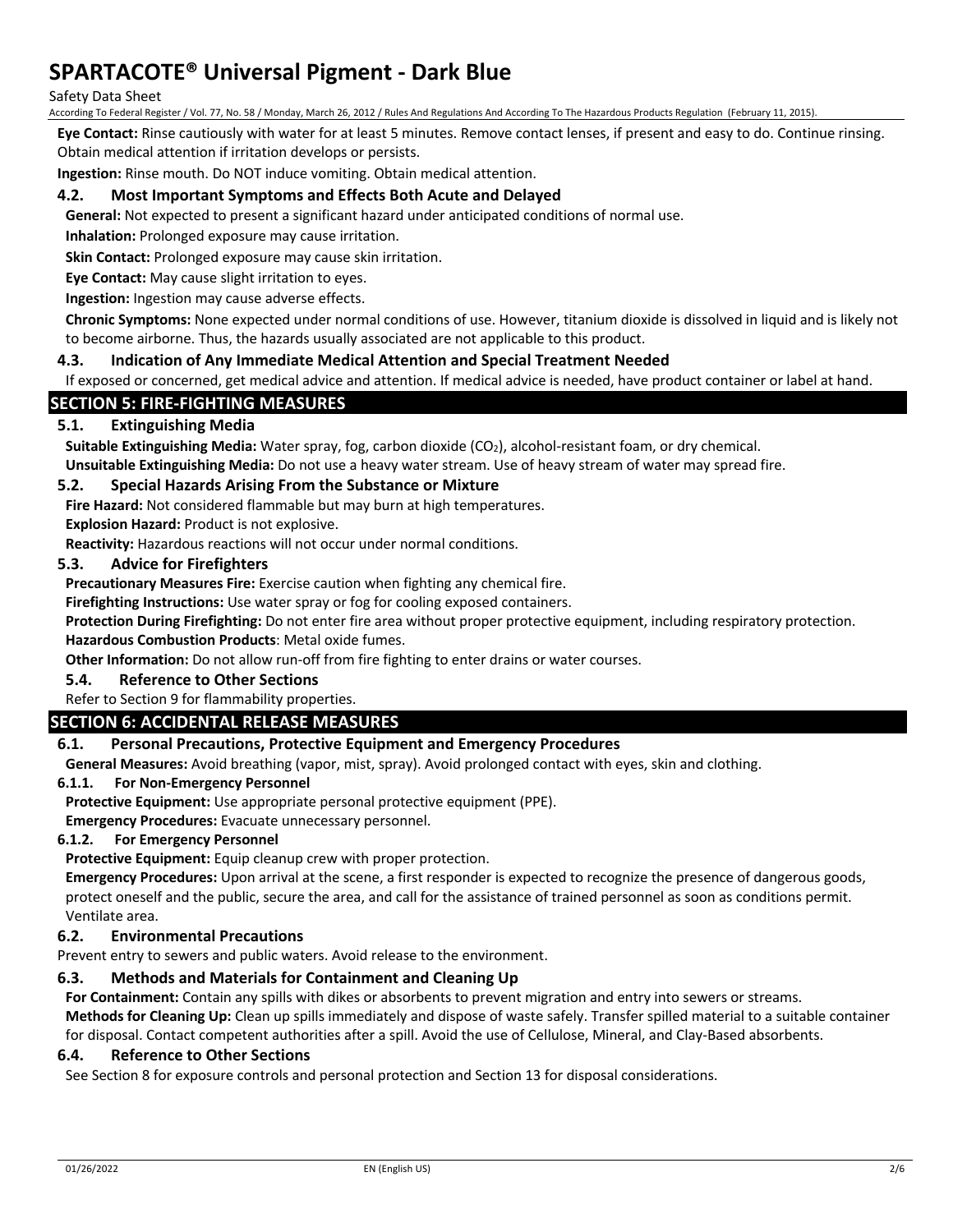Safety Data Sheet

According To Federal Register / Vol. 77, No. 58 / Monday, March 26, 2012 / Rules And Regulations And According To The Hazardous Products Regulation (February 11, 2015).

## **SECTION 7: HANDLING AND STORAGE**

## **7.1. Precautions for Safe Handling**

**Precautions for Safe Handling:** Wash hands and other exposed areas with mild soap and water before eating, drinking or smoking and when leaving work. Avoid breathing vapors, mist, spray. Avoid contact with skin, eyes and clothing.

**Hygiene Measures:** Handle in accordance with good industrial hygiene and safety procedures.

#### **7.2. Conditions for Safe Storage, Including Any Incompatibilities**

**Technical Measures:** Comply with applicable regulations.

**Storage Conditions:** Keep container closed when not in use. Store in a dry, cool place. Keep/Store away from direct sunlight, extremely high or low temperatures and incompatible materials.

**Incompatible Materials:** Alkali metals. Strong acids, strong bases, strong oxidizers and reducing agents.

## **7.3. Specific End Use(s)**

#### Coating Pigment Additive.

## **SECTION 8: EXPOSURE CONTROLS/PERSONAL PROTECTION**

#### **8.1. Control Parameters**

For substances listed in section 3 that are not listed here, there are no established exposure limits from the manufacturer, supplier, importer, or the appropriate advisory agency including: ACGIH (TLV), AIHA (WEEL), NIOSH (REL), OSHA (PEL), or Canadian provincial governments.

| <b>Titanium dioxide (13463-67-7)</b> |                                                                   |                                                                  |  |  |
|--------------------------------------|-------------------------------------------------------------------|------------------------------------------------------------------|--|--|
| <b>USA ACGIH</b>                     | ACGIH TWA (mg/m <sup>3</sup> )                                    | 10 mg/m $3$                                                      |  |  |
| <b>USA ACGIH</b>                     | <b>ACGIH chemical category</b>                                    | Not Classifiable as a Human Carcinogen                           |  |  |
| <b>USA OSHA</b>                      | OSHA PEL (TWA) (mg/m <sup>3</sup> )                               | 15 mg/m <sup>3</sup> (total dust)                                |  |  |
| <b>USA NIOSH</b>                     | NIOSH REL (TWA) (mg/m <sup>3</sup> )                              | 2.4 mg/m <sup>3</sup> (CIB 63-fine)                              |  |  |
|                                      |                                                                   | 0.3 mg/m <sup>3</sup> (CIB 63-ultrafine, including engineered    |  |  |
|                                      |                                                                   | nanoscale)                                                       |  |  |
| <b>USA IDLH</b>                      | US IDLH $(mg/m3)$                                                 | 5000 mg/m <sup>3</sup>                                           |  |  |
| <b>Alberta</b>                       | OEL TWA (mg/m <sup>3</sup> )                                      | 10 mg/m $3$                                                      |  |  |
| <b>British Columbia</b>              | 10 mg/m <sup>3</sup> (total dust)<br>OEL TWA (mg/m <sup>3</sup> ) |                                                                  |  |  |
|                                      |                                                                   | 3 mg/m <sup>3</sup> (respirable fraction)                        |  |  |
| <b>Manitoba</b>                      | OEL TWA (mg/m <sup>3</sup> )                                      | 10 mg/m $3$                                                      |  |  |
| <b>New Brunswick</b>                 | OEL TWA (mg/m <sup>3</sup> )                                      | 10 mg/ $m3$                                                      |  |  |
| <b>Newfoundland &amp; Labrador</b>   | OEL TWA (mg/m <sup>3</sup> )                                      | 10 mg/m $3$                                                      |  |  |
| <b>Nova Scotia</b>                   | OEL TWA (mg/m <sup>3</sup> )                                      | 10 mg/m $3$                                                      |  |  |
| <b>Nunavut</b>                       | OEL STEL (mg/m <sup>3</sup> )                                     | 20 mg/m $3$                                                      |  |  |
| <b>Nunavut</b>                       | OEL TWA (mg/m <sup>3</sup> )                                      | 10 mg/m $3$                                                      |  |  |
| <b>Northwest Territories</b>         | OEL STEL (mg/m <sup>3</sup> )                                     | 20 mg/m $3$                                                      |  |  |
| <b>Northwest Territories</b>         | OEL TWA (mg/m <sup>3</sup> )                                      | 10 mg/ $m3$                                                      |  |  |
| Ontario                              | OEL TWA (mg/m <sup>3</sup> )                                      | 10 mg/m $3$                                                      |  |  |
| <b>Prince Edward Island</b>          | OEL TWA (mg/m <sup>3</sup> )                                      | 10 mg/m $3$                                                      |  |  |
| Québec                               | VEMP ( $mg/m3$ )                                                  | 10 mg/m <sup>3</sup> (containing no Asbestos and <1% Crystalline |  |  |
|                                      |                                                                   | silica-total dust)                                               |  |  |
| Saskatchewan                         | OEL STEL (mg/m <sup>3</sup> )                                     | $20 \text{ mg/m}^3$                                              |  |  |
| Saskatchewan                         | OEL TWA (mg/m <sup>3</sup> )                                      | 10 mg/ $m3$                                                      |  |  |
| Yukon                                | OEL STEL (mg/m <sup>3</sup> )                                     | 20 mg/m $3$                                                      |  |  |
| Yukon                                | OEL TWA (mg/m <sup>3</sup> )                                      | 30 mppcf                                                         |  |  |
|                                      |                                                                   | 10 mg/m <sup>3</sup>                                             |  |  |

### **8.2. Exposure Controls**

**Appropriate Engineering Controls:** Suitable eye/body wash equipment should be available in the vicinity of any potential exposure. Ensure adequate ventilation, especially in confined areas. Ensure all national/local regulations are observed.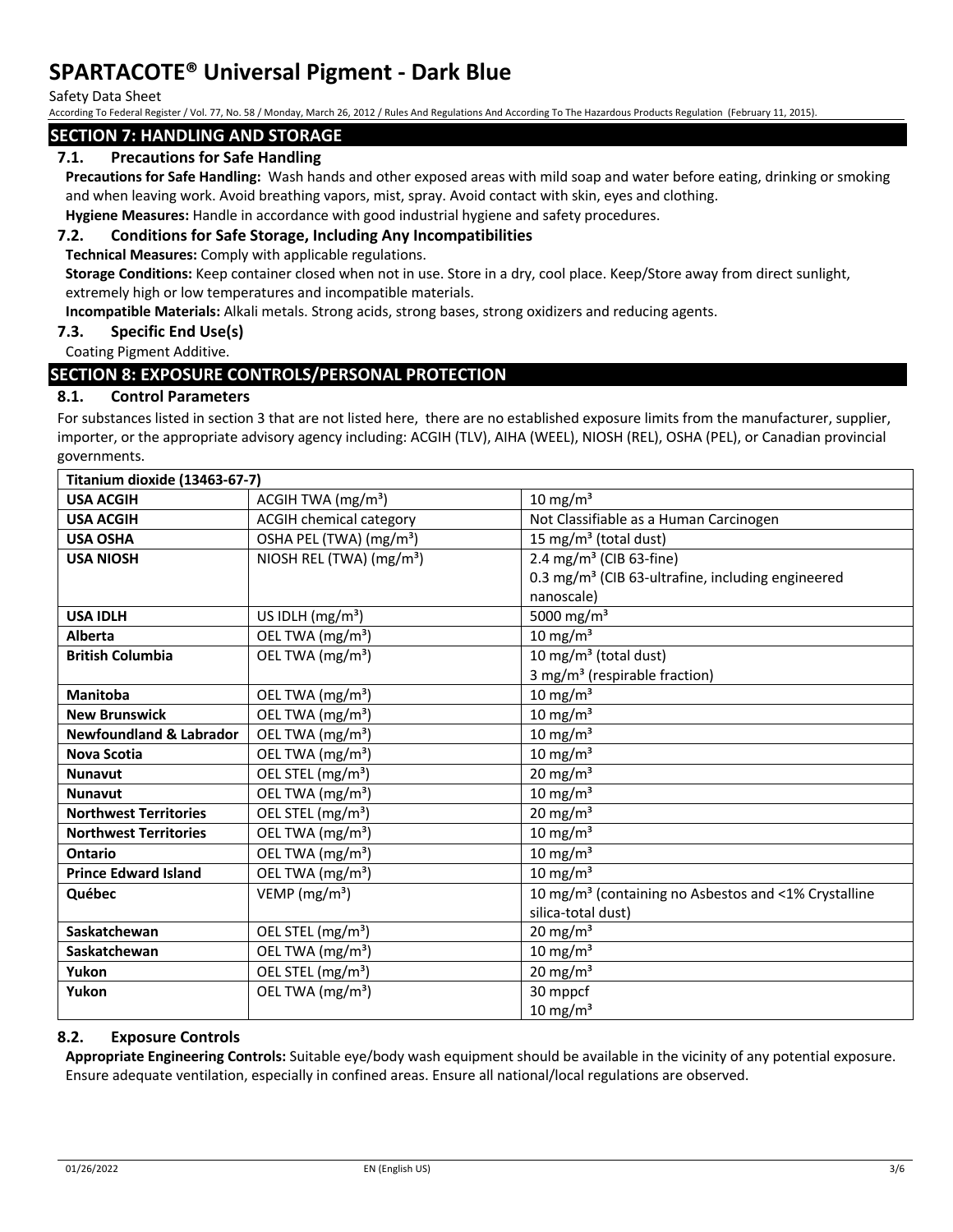Safety Data Sheet

According To Federal Register / Vol. 77, No. 58 / Monday, March 26, 2012 / Rules And Regulations And According To The Hazardous Products Regulation (February 11, 2015).

**Personal Protective Equipment:** Gloves. Protective clothing. Protective goggles.



**Materials for Protective Clothing:** Chemically resistant materials and fabrics.

**Hand Protection:** Wear protective gloves.

**Eye and Face Protection:** Chemical safety goggles.

**Skin and Body Protection:** Wear suitable protective clothing.

**Respiratory Protection:** If exposure limits are exceeded or irritation is experienced, approved respiratory protection should be worn. In case of inadequate ventilation, oxygen deficient atmosphere, or where exposure levels are not known wear approved respiratory protection.

**Other Information:** When using, do not eat, drink or smoke.

## **SECTION 9: PHYSICAL AND CHEMICAL PROPERTIES 9.1. Information on Basic Physical and Chemical Properties Physical State :** Liquid

| Appearance                                    | $\ddot{\cdot}$ | Dark Blue        |
|-----------------------------------------------|----------------|------------------|
| Odor                                          |                | Not available    |
| <b>Odor Threshold</b>                         |                | Not available    |
| рH                                            |                | Not available    |
| <b>Evaporation Rate</b>                       | $\ddot{\cdot}$ | Not available    |
| <b>Melting Point</b>                          |                | Not available    |
| <b>Freezing Point</b>                         | $\ddot{\cdot}$ | Not available    |
| <b>Boiling Point</b>                          |                | Not available    |
| <b>Flash Point</b>                            |                | Not available    |
| <b>Auto-ignition Temperature</b>              | $\ddot{\cdot}$ | Not available    |
| <b>Decomposition Temperature</b>              |                | Not available    |
| Flammability (solid, gas)                     |                | Not applicable   |
| <b>Lower Flammable Limit</b>                  | $\ddot{\cdot}$ | Not available    |
| <b>Upper Flammable Limit</b>                  |                | Not available    |
| <b>Vapor Pressure</b>                         | $\ddot{\cdot}$ | Not available    |
| Relative Vapor Density at 20°C                |                | Not available    |
| <b>Relative Density</b>                       |                | Not available    |
| <b>Specific Gravity</b>                       |                | $1.18 - 1.197$   |
| <b>Solubility</b>                             | $\ddot{\cdot}$ | Water: Insoluble |
| <b>Partition Coefficient: N-Octanol/Water</b> | $\ddot{\cdot}$ | Not available    |
| Viscosity                                     |                | Not available    |

## **SECTION 10: STABILITY AND REACTIVITY**

**10.1. Reactivity:** Hazardous reactions will not occur under normal conditions.

**10.2. Chemical Stability:** Stable under recommended handling and storage conditions (see section 7).

- **10.3. Possibility of Hazardous Reactions:** Hazardous polymerization will not occur.
- **10.4. Conditions to Avoid:** Direct sunlight, extremely high or low temperatures, and incompatible materials.

**10.5. Incompatible Materials:** Alkali metals. Strong acids, strong bases, strong oxidizers and reducing agents.

10.6. Hazardous Decomposition Products: Thermal decomposition may produce: Carbon oxides (CO, CO<sub>2</sub>). Metal oxides.

## **SECTION 11: TOXICOLOGICAL INFORMATION**

## **11.1. Information on Toxicological Effects - Product**

**Acute Toxicity (Oral):** Not classified **Acute Toxicity (Dermal):** Not classified **Acute Toxicity (Inhalation):** Not classified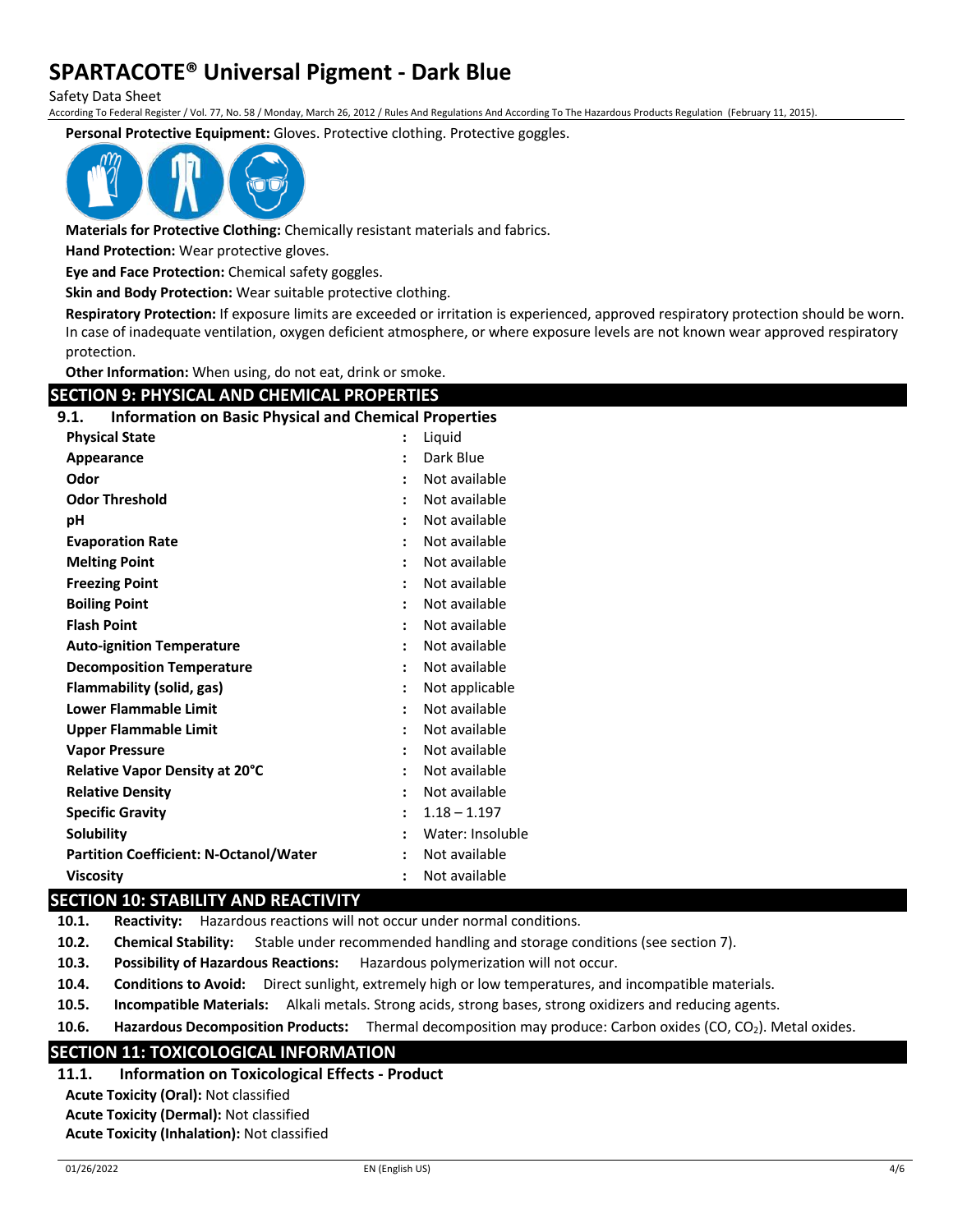Safety Data Sheet

According To Federal Register / Vol. 77, No. 58 / Monday, March 26, 2012 / Rules And Regulations And According To The Hazardous Products Regulation (February 11, 2015).

**LD50 and LC50 Data:** Not available

**Skin Corrosion/Irritation:** Not classified

**Eye Damage/Irritation:** Not classified

**Respiratory or Skin Sensitization:** Not classified

**Germ Cell Mutagenicity:** Not classified

**Carcinogenicity:** Not classified

**Specific Target Organ Toxicity (Repeated Exposure):** Not classified.

**Reproductive Toxicity:** Not classified

**Specific Target Organ Toxicity (Single Exposure):** Not classified

**Aspiration Hazard:** Not classified

**Symptoms/Injuries After Inhalation:** Prolonged exposure may cause irritation.

**Symptoms/Injuries After Skin Contact:** Prolonged exposure may cause skin irritation.

**Symptoms/Injuries After Eye Contact:** May cause slight irritation to eyes.

**Symptoms/Injuries After Ingestion:** Ingestion may cause adverse effects.

**Chronic Symptoms:** None expected under normal conditions of use. However, titanium dioxide is dissolved in liquid and is likely not to become airborne. Thus, the hazards usually associated are not applicable to this product.

### **11.2. Information on Toxicological Effects - Ingredient(s)**

**LD50 and LC50 Data:**

| Titanium dioxide (13463-67-7)                    |                                               |
|--------------------------------------------------|-----------------------------------------------|
| <b>LD50 Oral Rat</b>                             | $>10000$ mg/kg                                |
| Titanium dioxide (13463-67-7)                    |                                               |
| <b>IARC Group</b>                                | 2B                                            |
| <b>OSHA Hazard Communication Carcinogen List</b> | In OSHA Hazard Communication Carcinogen list. |
|                                                  |                                               |

#### **SECTION 12: ECOLOGICAL INFORMATION**

**12.1. Toxicity** No additional information available

#### **12.2. Persistence and Degradability**

**SPARTACOTE® Universal Pigment - Dark Blue**

## **Persistence and Degradability** Not established.

## **12.3. Bioaccumulative Potential**

**SPARTACOTE® Universal Pigment - Dark Blue**

**Bioaccumulative Potential Results** Not established.

**12.4. Mobility in Soil** Not available

#### **12.5. Other Adverse Effects**

**Other Information:** Avoid release to the environment.

#### **SECTION 13: DISPOSAL CONSIDERATIONS**

#### **13.1. Waste treatment methods**

**Waste Disposal Recommendations:** Dispose of contents/container in accordance with local, regional, national, territorial, provincial, and international regulations.

**Ecology - Waste Materials:** Avoid release to the environment. This material is hazardous to the aquatic environment. Keep out of sewers and waterways.

### **SECTION 14: TRANSPORT INFORMATION**

The shipping description(s) stated herein were prepared in accordance with certain assumptions at the time the SDS was authored, and can vary based on a number of variables that may or may not have been known at the time the SDS was issued.

- 14.1. In Accordance with DOT Not regulated for transport
- **14.2. In Accordance with IMDG** Not regulated for transport
- 14.3. In Accordance with IATA Not regulated for transport
- 14.4. In Accordance with TDG Not regulated for transport